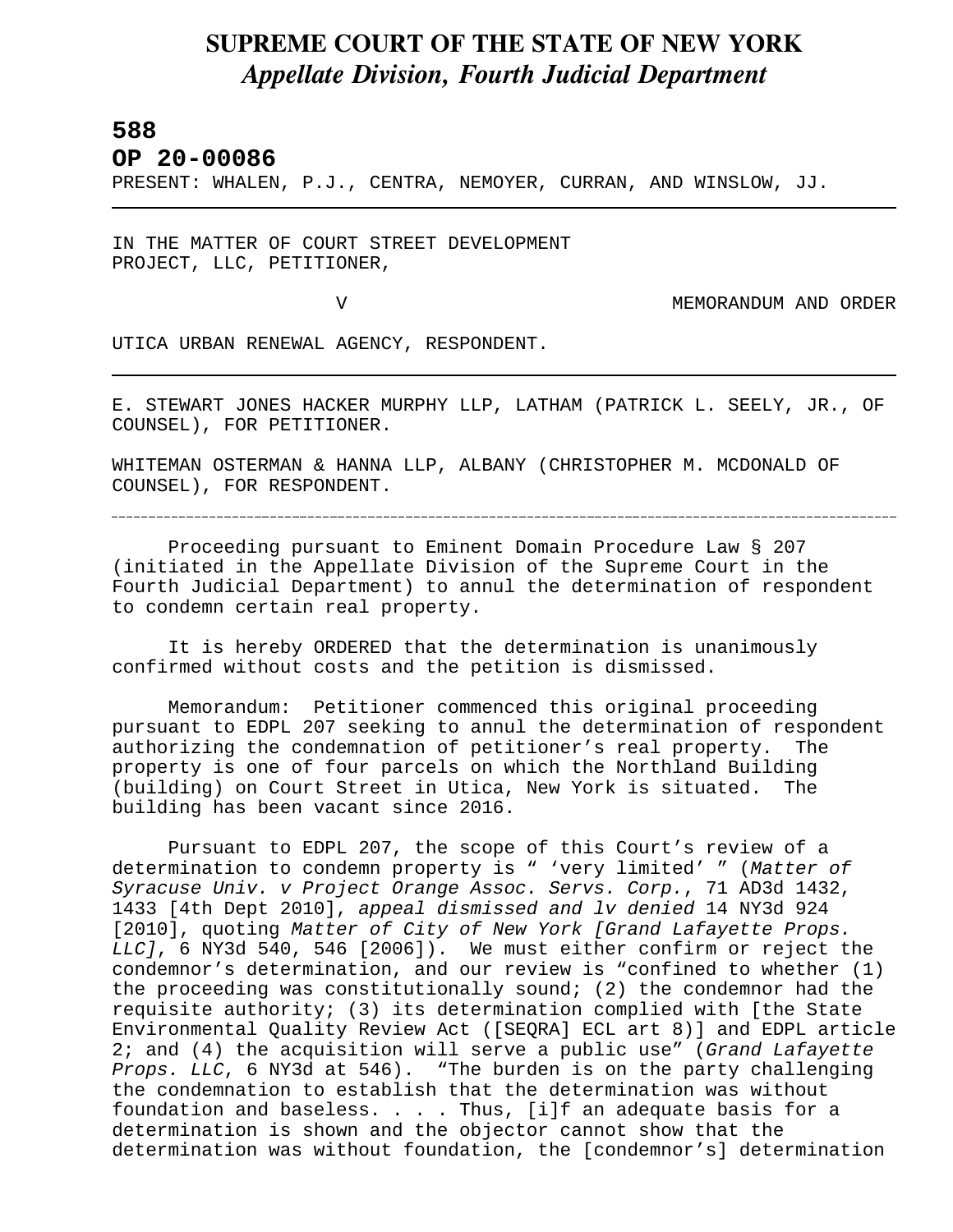should be confirmed" (*Matter of GM Components Holdings, LLC v Town of Lockport Indus. Dev. Agency*, 112 AD3d 1351, 1352 [4th Dept 2013], *appeal dismissed* 22 NY3d 1165 [2014], *lv denied* 23 NY3d 905 [2014] [internal quotation marks omitted]; *see Matter of Eisenhauer v County of Jefferson*, 122 AD3d 1312, 1312 [4th Dept 2014]).

Initially, we reject the contention of petitioner that condemnation is beyond respondent's statutory authority because there has been no finding that petitioner's parcel is blighted. Areas of economic underdevelopment and stagnation may be considered blighted so as to support the taking of vacant and underutilized properties located therein (*see Matter of Haberman v City of Long Beach*, 307 AD2d 313, 313-314 [2d Dept 2003], *appeal dismissed* 1 NY3d 535 [2003], *lv denied* 3 NY3d 601 [2004], *cert dismissed* 543 US 1086 [2005]; *see also Matter of Glen Cove Community Dev. Agency [Ardaas, Inc.]*, 259 AD2d 750, 751 [2d Dept 1999]). Here, respondent determined that the building is economically underutilized and has experienced deterioration since it became vacant in 2016. Respondent owns two of the four parcels on which the building is situated and has negotiated a transfer of title with respect to a third parcel, but its redevelopment and reuse of the building is not feasible unless it owns all four parcels. Condemnation of petitioner's parcel will allow respondent to hold complete title to the building and will thus foster the redevelopment of the building, which is an adequate basis for respondent's determination to exercise its legislatively conferred power to acquire real property in order to eliminate blighting influences (*see* General Municipal Law §§ 501, 554, 616).

We also reject petitioner's contention that the condemnation will not serve a public purpose. "What qualifies as public purpose or public use is broadly defined as encompassing virtually any project that may confer upon the public a benefit, utility, or advantage" (*Syracuse Univ.*, 71 AD3d at 1433 [internal quotation marks omitted]). In its determination, respondent stated that the public use, benefit, or purpose of the acquisition is to eliminate any dispute over title and access to the building so as to facilitate the rehabilitation and reuse of the building, with an intention of securing investment in the building and creating jobs and encouraging economic development. Redevelopment is a valid public purpose (*see Matter of United Ref. Co. of Pa. v Town of Amherst*, 173 AD3d 1810, 1811 [4th Dept 2019], *lv denied* 34 NY3d 913 [2020]; *see also Matter of Bendo v Jamestown Urban Renewal Agency*, 291 AD2d 859, 860 [4th Dept 2002], *lv denied* 98 NY2d 603 [2002]; *Sunrise Props. v Jamestown Urban Renewal Agency*, 206 AD2d 913, 913 [4th Dept 1994], *lv denied* 84 NY2d 809 [1994]), and respondent's condemnation of petitioner's property serves the valid public purpose of clearing title in order to promote redevelopment and adaptive reuse.

Petitioner further contends that respondent failed to satisfy the requirements of SEQRA. Our review of respondent's SEQRA determination "is limited to whether the determination was made in accordance with lawful procedure and whether, substantively, the determination was affected by an error of law or was arbitrary and capricious or an abuse of discretion" (*Akpan v Koch*, 75 NY2d 561, 570 [1990] [internal